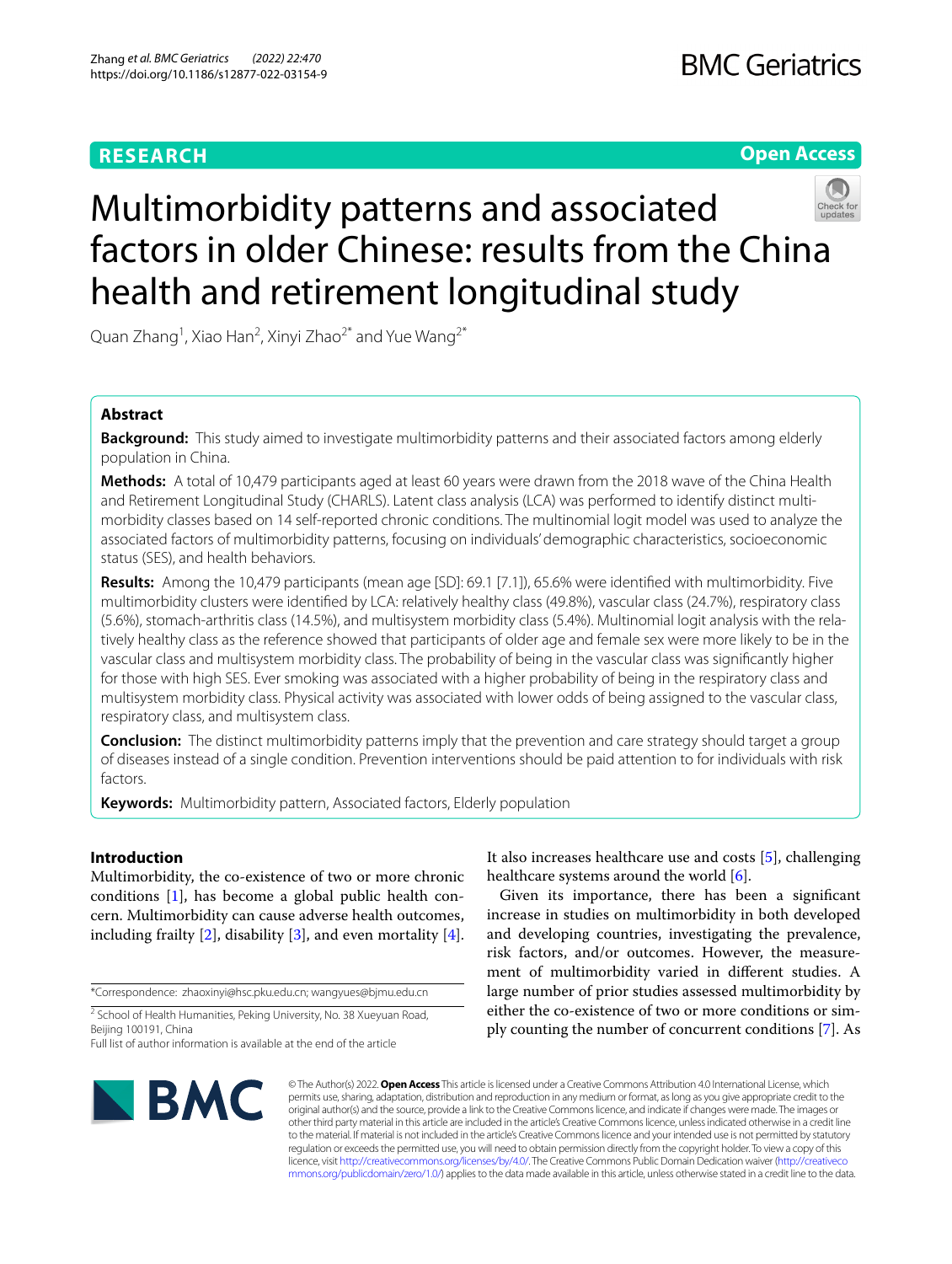the co-occurrence of chronic conditions in a single individual is often due to their shared etiology [\[8](#page-8-6), [9\]](#page-8-7), understanding the clusters of multimorbidity may improve the efectiveness of the traditional clinical practice, which treats each condition individually [\[10](#page-8-8), [11](#page-8-9)].

Some scholars have tried to use cluster analysis approaches, such as latent class analysis (LCA), to investigate multimorbidity patterns. LCA is an appropriate tool to identify latent classes of observed variables based on structural equation modeling. It has been applied by some studies to examine how individuals are clustered according to patterns of chronic conditions. For example, by focusing on 10 self-reported conditions from the National Health and Aging Trends Study in the United States, Nguyen and colleagues [\[2\]](#page-8-0) identified five multimorbidity classes, including minimal, cardiovascular, osteoarticular, neuropsychiatric, and multisystem. Another study on the middle-aged and older adults in Spain identifed three patterns: healthy, metabolic/stroke, and cardiorespiratory/mental/arthritis [\[12\]](#page-8-10).

However, the clustering patterns of chronic conditions were rarely examined in China using national-level data. Among the few exceptions, some studies used China Health and Retirement Longitudinal Study (CHARLS), a nationally representative dataset in China. A study on individuals aged 50 and older in China identifed 76 dyadic and 169 triadic combinations using observedto-expected ratios  $[13]$  $[13]$ , which are likely due to a single disease's high prevalence, and have limited practical implications due to the large number of dyads and triads. Another study revealed four multimorbidity patterns among Chinese people aged 45 and older [[14\]](#page-8-12). It focused on the similarities between diseases using hierarchical cluster analysis instead of reporting the rate of diferent multimorbidity categories. Xu et al. used cluster analysis to identify multimorbidity patterns among the middleaged population and used early data in 2011 [[15\]](#page-8-13). Moreover, although existing studies on elderly population in China have also shown that multimorbidity was associated with older age, females, low education attainment, and unhealthy behaviors like smoking and alcohol consumption  $[16, 17]$  $[16, 17]$  $[16, 17]$  $[16, 17]$ , the risk factors for specific multimorbidity patterns have been rarely examined.

The multimorbidity concern could be a bigger problem for developing countries, as their healthcare systems may not be well prepared for the rapid transition from infectious diseases to non-communicable diseases [\[18](#page-8-16)]. In addition, China constitutes the largest elderly population globally, with more than 264 million (about 18.7% of the population) aged 60 and older, according to the latest national census in 2020  $[19]$  $[19]$ . The rapid aging process and its accompanied high prevalence of multimorbidity in China may exacerbate the burden of multimorbidity. There are three main public medical insurance schemes in China, namely, the urban employee basic medical insurance (UEBMI) for urban employees and retirees, the urban resident basic medical insurance (URBMI) for the unemployed residents in urban areas, and the new rural cooperative medical scheme (NRCMS) for the rural population [\[20](#page-8-18)]. Despite the substantial increase in the coverage of social medical insurance, benefts vary dramatically across these schemes [\[21\]](#page-8-19). UEBMI has a higher reimbursement rate and service coverage than URBMI or NRCMS. Meanwhile, the health reform in China has not paid particular attention to the potential burden of multimorbidity [[22](#page-8-20)]. Unlike developed countries which have proposed guidelines for the management of multimorbidity [[23\]](#page-8-21), there have been no such guidelines [\[24](#page-8-22)]. Therefore, research on multimorbidity patterns and their risk factors among elderly population in China is necessary, which can provide implications for clinical practice and health policy. The present study aims to identify predominant multimorbidity patterns using LCA among community-dwelling elderly population in China and analyze associated factors for certain multimorbidity patterns.

# **Methods**

## **Data and sample**

Data were from CHARLS, a nationally representative longitudinal survey in China. CHARLS, harmonized with the Health and Retirement Study (HRS) international family of surveys, is a nationally representative survey of people aged 45 years old or above in China. The strict adherence to stratifed probability proportional to size (PPS) random sampling principles and strict quality control measures lead to its representativeness of China (individuals from nursing homes or hospital care facilities also included), as shown by the close match between the 2011 baseline wave and the 2010 census in demographics. CHALRS collects high-quality multidisciplinary data, including basic demographics, socioeconomic status (SES), and health information  $[25]$  $[25]$  $[25]$ . The baseline survey in 2011 included 17,708 respondents [[25\]](#page-8-23), and all respondents were followed in 2013, 2015, and 2018. By 2013, there were 15,184 follow-up respondents and 3,426 new respondents; by 2015, there were 17,276 follow-up observations and 3,824 new observations; and by 2018, there were 19,188 follow-up observations and 628 new observations.

This study used the 2018 wave of CHARLS in order to provide a more recent picture of multimorbidity patterns in China. We focused on participants aged 60 and above  $(n=10,794)$  as the age of 60 is widely considered the onset of old age in China. To study multimorbidity patterns, we deleted those with missing information for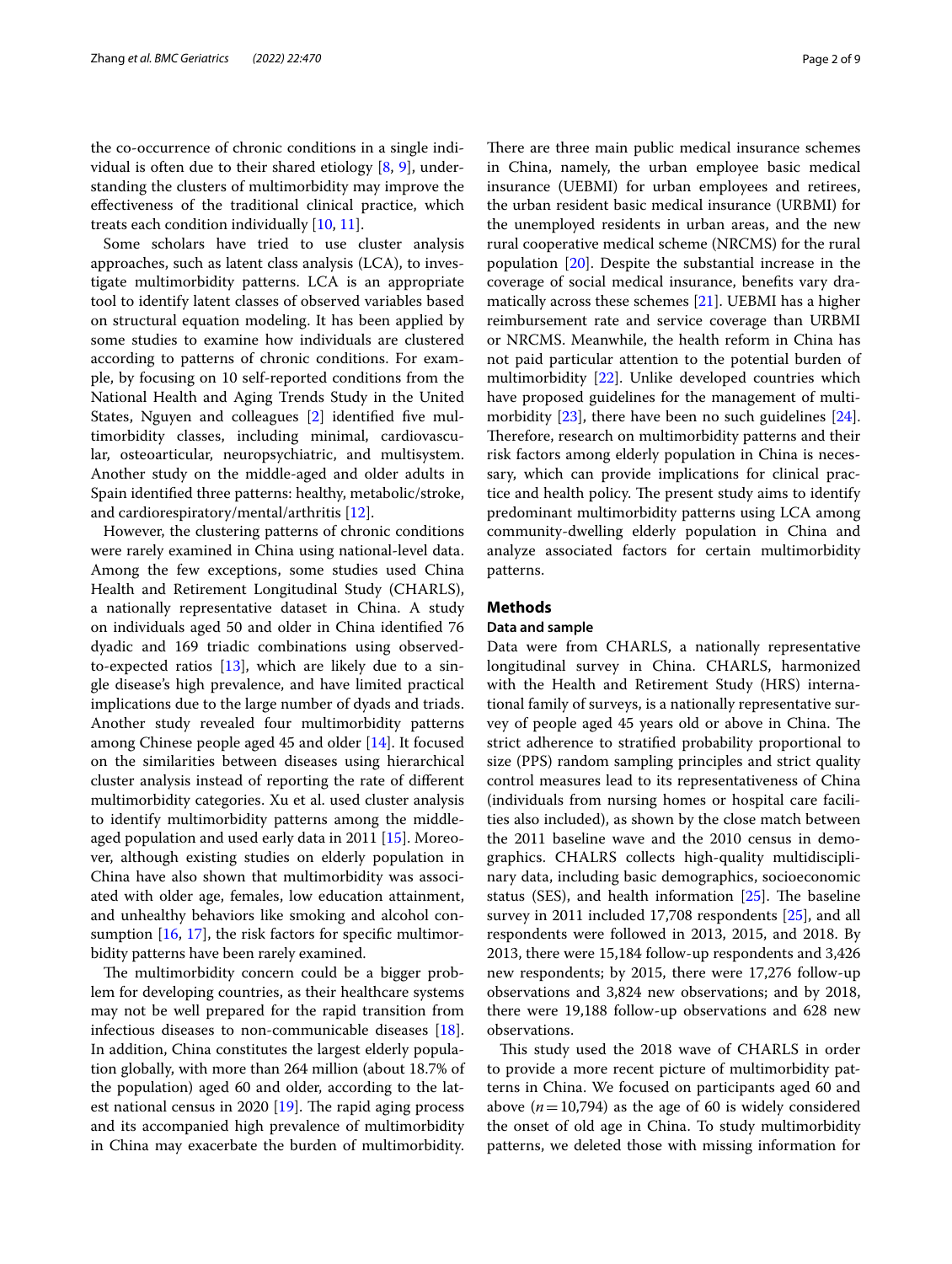any of the 14 chronic diseases (45 dropped), leading to a total of 10,749 participants for descriptive analysis and the identifcation of multimorbidity patterns (See Supplementary Fig. [1](#page-7-1) for a detailed sample selection process).

# **Identifcation of chronic conditions and multimorbidity**

In CHARLS, the presence of chronic disease was assessed by the question, "Have you been diagnosed by a doctor with the following conditions?" There were 14 chronic conditions in total, including hypertension, dyslipidemia, diabetes, cancer, chronic lung diseases (such as chronic bronchitis, emphysema), chronic liver disease (except for fatty liver, benign tumors, and cancer), heart problems (i.e., heart attack, coronary heart disease, angina, congestive heart failure), stroke, kidney disease (except for tumor or cancer), stomach or other digestive diseases (except for benign tumor or cancer), emotional, nervous or psychiatric problems, memory-related disease, arthritis or rheumatism, and asthma. To provide a more comprehensive analysis of multimorbidity and be consistent with the literature, we included all 14 conditions in the assessment of multimorbidity [[13,](#page-8-11) [14\]](#page-8-12). Each condition was coded as a dichotomous variable, with the presence of disease  $=1$ . Multimorbidity was defined as the presence of at least two of the 14 chronic diseases in a single individual. In addition, we used all 14 conditions to identify multimorbidity patterns by latent class analysis (LCA) (see Statistical Analysis section).

# **Potentially associated factors**

Guided by the literature [[17,](#page-8-15) [26](#page-8-24)], independent variables involved a list of sociodemographic characteristics and lifestyle factors. For demographics, we included age (in years), sex (female vs. male), and marital status (married vs. unmarried). SES included current residence (urban vs. rural), education (below primary vs. primary and above), household per capita income quintile, and types of medical insurance. There are three main social medical schemes in China – UEBMI, URBMI, and NRCMS [\[20](#page-8-18)]. In 2016, the government decided to integrate URBMI and NRCMS into the new Urban–Rural Resident Medical Insurance (URRMI) [\[27](#page-8-25)]. However, the integration had not been completed throughout the country by 2018 (i.e., the time of CHARLS survey). Therefore, we classifed the participants covered by the URBMI and URRMI into the resident medical insurance group. Hence, the types of medical insurance in this analysis included no medical insurance (MI), UEBMI, resident MI, NRCMS, and other MI (such as private MI). Three lifestyle factors were included: smoking, alcohol consumption, and physical activities. Smoking was defned as a dummy variable, which equals 1 if an individual was a current or past smoker, and 0 if an individual has never smoked. Alcohol consumption was also defned as a dummy variable (never vs. past or current). Physical activity was a categorical variable, measuring the highest intensity of weekly physical activity (no physical activities, mild activities such as walking, moderate activities such as bicycling at a normal speed, Tai-Chi, etc., and vigorousintensity activities such as carrying heavy stuf, aerobic workout, bicycling at a fast speed, etc.).

When investigating the associated factors of multimorbidity patterns, we imputed all categorical independent variables by adding a missing category for each independent variable to retain the maximum number of cases. After the imputation, we excluded 7 participants with missing values for medical insurance and 3 on smoking from the descriptive sample, leading to a fnal sample of 10,739 respondents for the regression analysis of the factors infuencing multimorbidity patterns.

# **Statistical analysis**

LCA was performed to identify the clustering pattern of diferent chronic diseases among the 10,749 participants based on 14 conditions. LCA is a useful tool for determining groups or subtypes of cases in multivariate categorical data. LCA assigns individuals into distinct and mutually exclusive multimorbidity classes based on the model-based posterior membership probabilities in our setting [[28\]](#page-8-26). We examined two to six classes, and the best ftting solution was selected based on our evaluation of a variety of model ft statistics.

After selecting the best ftting solution and individuals' classifcations into diferent classes, multinomial logit analysis was used to examine the infuencing factors of multimorbidity classes, with all selected sociodemographic and lifestyle characteristics entered into the model simultaneously. All analyses were performed using Mplus version 6.1 and Stata version 17.

# **Results**

## **Sample characteristics**

Table [1](#page-3-0) reports the characteristics of 10,749 participants used for LCA. The mean age was 69.1, with 31.9% aged 60–64, 28.3% aged 65–69, and 39.8% aged 70 and above. There was a slightly higher proportion of women (51.2) vs. 48.8). Among all participants, 6,489 (60.4%) lived in a rural area, and more than half (54.3%) had an education level less than primary school. There was a high coverage rate (96.9%) of medical insurance; however, more than 60% were covered by NRCMS with a limited beneft package and low reimbursement rate.

## **Prevalence of multimorbidity and multimorbidity patterns**

Table [1](#page-3-0) also reports the prevalence of multimorbidity. The results indicated a high prevalence of multimorbidity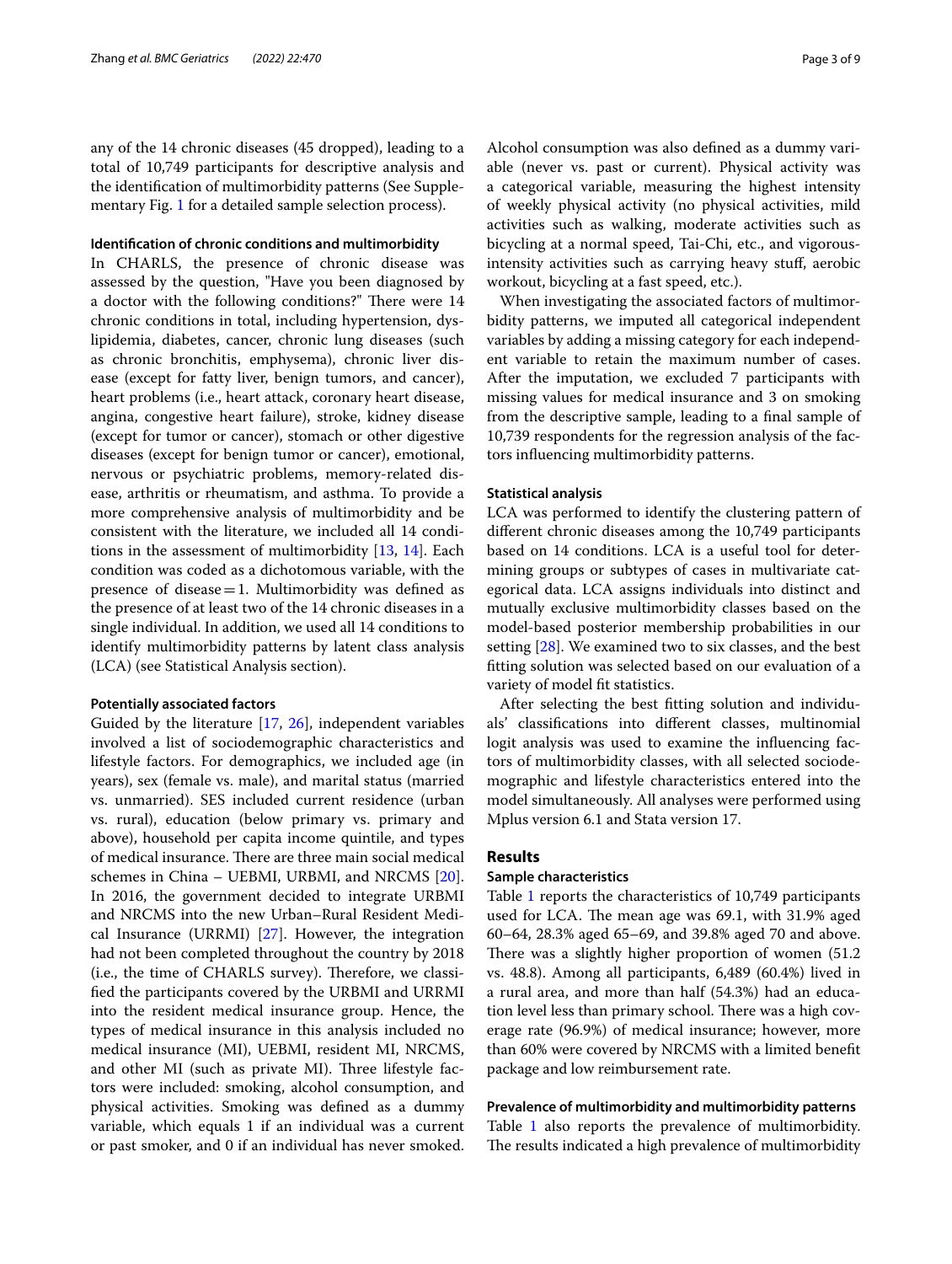# <span id="page-3-0"></span>**Table 1** Sample characteristics  $(n=10,749)$

| <b>Characteristics</b>             |                   | Mean(SD)/N(%) |  |  |
|------------------------------------|-------------------|---------------|--|--|
| Age, mean (SD)                     |                   | 69.1 (7.1)    |  |  |
| Age category, N (%)                | $60 - 64$         | 3431 (31.9)   |  |  |
|                                    | $65 - 69$         | 3045 (28.3)   |  |  |
|                                    | $70 +$            | 4273 (39.8)   |  |  |
| Sex, N (%)                         | Male              | 5241 (48.8)   |  |  |
|                                    | Female            | 5508 (51.2)   |  |  |
| Marital status, N (%)              | Unmarried         | 2396 (22.3)   |  |  |
|                                    | Married           | 8353 (77.7)   |  |  |
| Residence, N (%)                   | Rural             | 6489 (60.4)   |  |  |
|                                    | Urban             | 4260 (39.6)   |  |  |
| Education, N (%)                   | Less than primary | 5832 (54.3)   |  |  |
|                                    | Primary and above | 4917 (45.7)   |  |  |
| Medical insurance, N (%)           | No MI             | 334 (3.1)     |  |  |
|                                    | <b>UEBMI</b>      | 1590 (14.8)   |  |  |
|                                    | RMI               | 1745 (16.2)   |  |  |
|                                    | <b>NRCMS</b>      | 6799 (63.3)   |  |  |
|                                    | Other MI          | 274 (2.6)     |  |  |
| Income Quintiles, N (%)            | 1                 | 1936 (18.0)   |  |  |
|                                    | 2                 | 1946 (18.1)   |  |  |
|                                    | 3                 | 1915 (17.8)   |  |  |
|                                    | $\overline{4}$    | 1932 (18.0)   |  |  |
|                                    | 5                 | 1932 (18.0)   |  |  |
|                                    | Missing           | 1088 (10.1)   |  |  |
| Smoking status, N (%)              | Never             | 6010 (55.9)   |  |  |
|                                    | Past or current   | 4734 (44.1)   |  |  |
| Alcohol consumption, N (%)         | Never             | 5665 (52.7)   |  |  |
|                                    | Past or current   | 5079 (47.3)   |  |  |
| Physical activity, N (%)           | None              | 1409 (13.1)   |  |  |
|                                    | Light             | 3691 (34.3)   |  |  |
|                                    | Moderate          | 2924 (27.2)   |  |  |
|                                    | Intensive         | 2722 (25.3)   |  |  |
| Mean number of diseases, mean (SD) |                   | 2.6(2.0)      |  |  |
| Number of diseases, N (%)          | 0                 | 1449 (13.5)   |  |  |
|                                    | 1                 | 2251 (20.9)   |  |  |
|                                    | $\overline{2}$    | 2270 (21.1)   |  |  |
|                                    | 3                 | 1802 (16.8)   |  |  |
|                                    | 4                 | 1243 (11.6)   |  |  |
|                                    | 5                 | 801 (7.5)     |  |  |
|                                    | 6                 | 463 (4.3)     |  |  |
|                                    | $\geq 7$          | 470 (4.4)     |  |  |
| Multimorbidity, N (%)              | No                | 3700 (34.4)   |  |  |
|                                    | Yes               | 7049 (65.6)   |  |  |

*MI* is short for medical insurance. UEBMI refers to urban employee basic medical insurance (UEBMI) for urban employees and retirees, *NRCMS* refers to the new rural cooperative medical scheme (NRCMS) for the rural population, *RMI* includes the urban resident basic medical insurance (URBMI) for the urban unemployed people, and urban rural resident medical insurance (URRMI) in regions where integrated the NRCMS and URBMI

<span id="page-3-1"></span>

|         |  | Table 2 The prevalence and characteristics of certain chronic |  |  |
|---------|--|---------------------------------------------------------------|--|--|
| disease |  |                                                               |  |  |

| <b>Diseases</b>         | Prevalence<br>$N = 10,749$ |              | Participants with<br>multimorbidity<br>$N = 7049$ |              |  |
|-------------------------|----------------------------|--------------|---------------------------------------------------|--------------|--|
|                         | $\%$<br>95% CI             |              | $\frac{0}{0}$                                     | 95% CI       |  |
| Hypertension            | 47.2                       | [46.3, 48.1] | 63.0                                              | [61.9, 64.1] |  |
| Dyslipidemia            | 24.5                       | [23.7, 25.4] | 35.8                                              | [34.7, 36.9] |  |
| <b>Diabetes</b>         | 15.4                       | [14.7, 16.0] | 22.3                                              | [21.4, 23.3] |  |
| Cancer                  | 2.6                        | [2.3, 2.9]   | 3.6                                               | [3.1, 4.0]   |  |
| Chronic lung disease    | 19.0                       | [18.3, 19.8] | 27.2                                              | [26.2, 28.2] |  |
| Chronic liver disease   | 7.3                        | [6.8, 7.8]   | 10.6                                              | [9.9, 11.3]  |  |
| Chronic heart diseases  | 25.0                       | [24.2, 25.8] | 36.6                                              | [35.5, 37.7] |  |
| Stroke                  | 10.2                       | [9.6, 10.8]  | 14.9                                              | [14.1, 15.7] |  |
| Kidney disease          | 11.6                       | [11.0, 12.2] | 17.0                                              | [16.1, 17.9] |  |
| Stomach disease         | 31.6                       | [30.7, 32.5] | 43.5                                              | [42.3, 44.6] |  |
| Emotional problems      | 3.8                        | [3.4, 4.1]   | 5.4                                               | [4.9, 5.9]   |  |
| Memory-related diseases | 6.1                        | [5.7, 6.6]   | 9.0                                               | [8.3, 9.7]   |  |
| Arthritis               | 44.7                       | [43.7, 45.6] | 58.8                                              | [57.7, 60.0] |  |
| Asthma                  | 8.0                        | [7.5, 8.5]   | 12.0                                              | [11.2, 12.8] |  |

in China, with 7,049 (65.6%) participants identifed as having multimorbidity (at least two chronic conditions). Moreover, only 1,449 (13.5%) participants were free of any of 14 selected chronic diseases, whereas more than a quarter (27.8%) had four or more chronic diseases.

Table [2](#page-3-1) lists the prevalence of different chronic diseases and the proportion of multimorbidity for each of the 14 chronic diseases included in the analysis. Hypertension (47.2%), arthritis (44.7%), and stomach disease (31.6) were the most prevalent diseases. Among the 7,049 multimorbid patients, hypertension was the most prevalent coexisting condition (in over 60% of multimorbid patients), followed by arthritis (58.8%), stomach disease (43.5%), chronic heart disease (36.6%), and dyslipidemia (35.8%).

When identifying the clustering of diseases, two- to six-class models were examined using LCA. The fiveclass model emerged as the best ftting one (See Supplementary Table [1](#page-7-1) for the model-ft statistics) and had the most reasonable clinical results for interpretability. Overall, all 10,749 participants were classifed into one of the fve classes. Based on the excess item response probability compared to the population average (Fig. [1](#page-5-0) and Supplementary Table [2](#page-7-1)), we named the fve classes: relatively healthy class, vascular class, respiratory class, stomach-arthritis class, and multisystem morbidity class. The relatively healthy class included participants with a substantially lower prevalence of all chronic conditions. The multisystem morbidity class consists of individuals with a substantially higher prevalence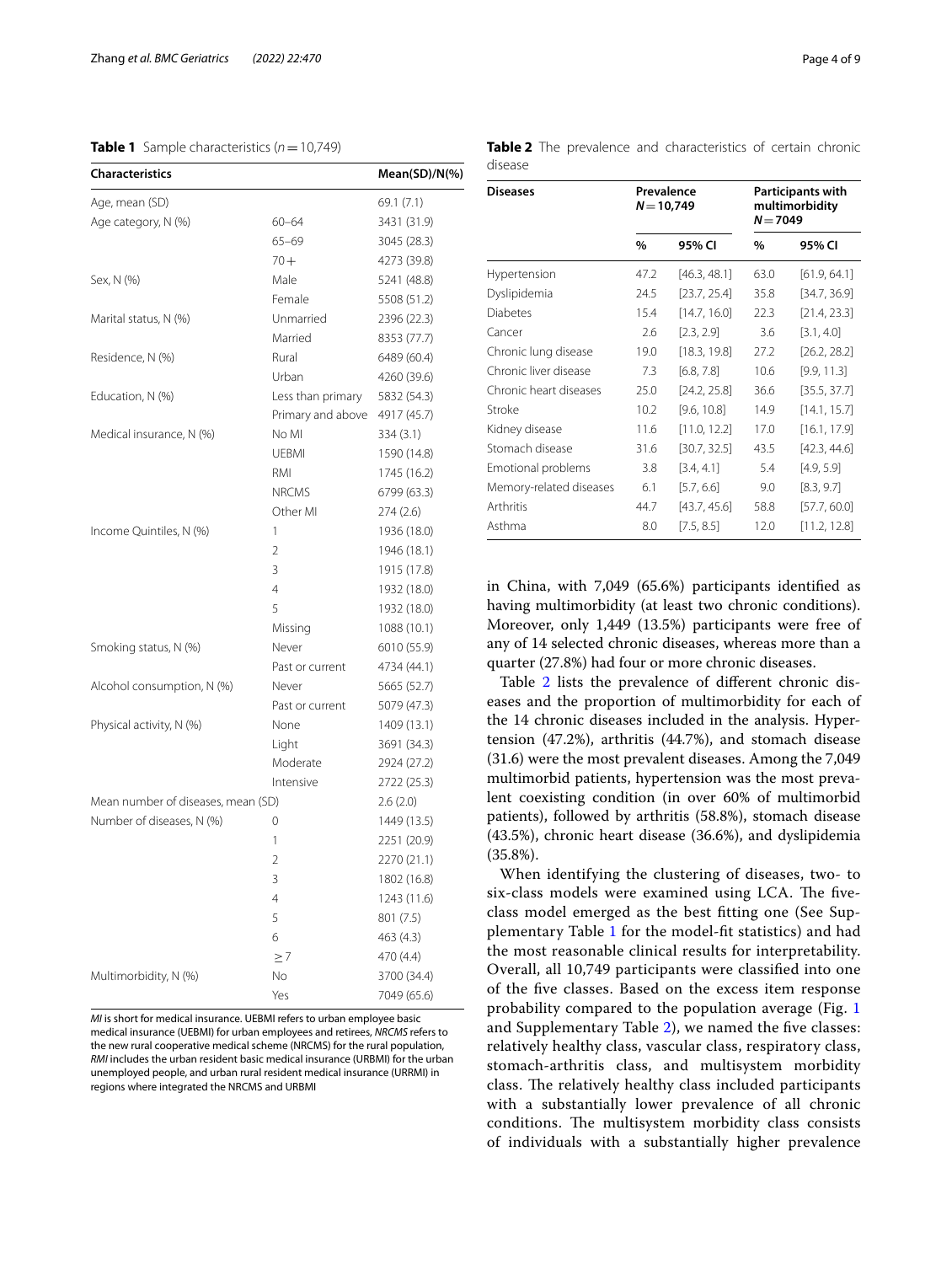of all conditions. The vascular class included participants with a higher prevalence of hypertension, dyslipidemia, diabetes, chronic heart disease, and stroke. The respiratory class included individuals with a high prevalence of chronic lung diseases and asthma. The stomach-arthritic class was composed of individuals with a higher prevalence of arthritis and stomach or other digestive diseases. As shown in Fig. [1,](#page-5-0) nearly half (49.8%) of the participants belonged to the relatively healthy class, while 5.4% of participants were in the multisystem morbidity class. About 24.7%, 14.5%, and 5.6% of the participants were assigned to the vascular class, stomach-arthritis class, and respiratory class, respectively.

## **Associated factors of multimorbidity patterns**

Compared with participants belonging to the relatively healthy class, those classifed into the multisystem morbidity class were older, most likely to be female and unmarried, and had lower education (see Supplementary Table [3\)](#page-7-1). Table [3](#page-4-0) presents the results of the associated factors of multimorbidity patterns, reporting the relative risk ratio (RRR) and 95% CI. Compared with those in the 60–64 age group, participants in the 65–69 age group and

<span id="page-4-0"></span>

| <b>Latent class</b>                 |                             |                     |              |                          |              |                            |              |                                |              |
|-------------------------------------|-----------------------------|---------------------|--------------|--------------------------|--------------|----------------------------|--------------|--------------------------------|--------------|
|                                     | Relatively<br>healthy class | Vascular class      |              | <b>Respiratory class</b> |              | Stomach-arthritis<br>class |              | Multisystem<br>morbidity class |              |
| Independent variables               | <b>RRR</b>                  | <b>RRR</b>          | 95% CI       | <b>RRR</b>               | 95% CI       | <b>RRR</b>                 | 95% CI       | <b>RRR</b>                     | 95% CI       |
| Age category (ref $= 60-64$ )       |                             |                     |              |                          |              |                            |              |                                |              |
| $65 - 69$                           | 1.00                        | $1.33***$           | [1.17, 1.51] | $1.54***$                | [1.21, 1.97] | 1.13                       | [0.98, 1.31] | $1.37***$                      | [1.08, 1.74] |
| $70 +$                              | 1.00                        | $1.36***$           | [1.21, 1.54] | $2.17***$                | [1.73, 2.72] | $1.17*$                    | [1.01, 1.35] | $1.46$ **                      | [1.17, 1.84] |
| $Sex (ref = male)$                  |                             |                     |              |                          |              |                            |              |                                |              |
| Female                              | 1.00                        | $1.56***$           | [1.35, 1.81] | 1.25                     | [0.96, 1.64] | $1.65***$                  | [1.38, 1.98] | $1.90***$                      | [1.44, 2.50] |
| Marital status (ref = unmarried)    |                             |                     |              |                          |              |                            |              |                                |              |
| Married                             | 1.00                        | 1.07                | [0.95, 1.21] | 1.00                     | [0.81, 1.24] | 1.03                       | [0.89, 1.19] | 0.87                           | [0.71, 1.08] |
| Residence (ref = rural)             |                             |                     |              |                          |              |                            |              |                                |              |
| Urban                               | 1.00                        | $1.25***$           | [1.12, 1.40] | 0.81                     | [0.67, 1.00] | 0.90                       | [0.78, 1.02] | 0.92                           | [0.75, 1.13] |
| Education (ref = less than primary) |                             |                     |              |                          |              |                            |              |                                |              |
| Primary and above                   | 1.00                        | $1.20***$           | [1.08, 1.34] | 1.09                     | [0.90, 1.31] | 0.95                       | [0.83, 1.08] | 1.04                           | [0.85, 1.27] |
| Medical insurance (ref = no MI)     |                             |                     |              |                          |              |                            |              |                                |              |
| <b>UEBMI</b>                        | 1.00                        | $2.49***$           | [1.76, 3.53] | 1.32                     | [0.74, 2.37] | 1.09                       | [0.74, 1.59] | $2.03^{\degree}$               | [1.16, 3.54] |
| RMI                                 | 1.00                        | $1.65***$           | [1.19, 2.30] | 1.35                     | [0.80, 2.28] | 0.93                       | [0.66, 1.31] | 1.40                           | [0.84, 2.32] |
| <b>NRCMS</b>                        | 1.00                        | $1.54***$           | [1.12, 2.10] | 1.25                     | [0.76, 2.04] | 1.04                       | [0.76, 1.42] | 1.03                           | [0.64, 1.66] |
| Other MI                            | 1.00                        | $2.45***$           | [1.60, 3.76] | 1.22                     | [0.56, 2.69] | 1.49                       | [0.92, 2.42] | $2.21*$                        | [1.11, 4.40] |
| Income Quintiles ( $ref = 1$ )      |                             |                     |              |                          |              |                            |              |                                |              |
| 2                                   | 1.00                        | $1.24***$           | [1.05, 1.46] | 1.23                     | [0.93, 1.63] | 1.00                       | [0.83, 1.20] | 0.85                           | [0.64, 1.13] |
| 3                                   | 1.00                        | $1.22$ <sup>*</sup> | [1.03, 1.44] | $1.46$ <sup>**</sup>     | [1.10, 1.93] | 1.11                       | [0.92, 1.33] | 0.90                           | [0.68, 1.20] |
| $\overline{4}$                      | 1.00                        | 1.15                | [0.97, 1.36] | 1.16                     | [0.86, 1.57] | 0.99                       | [0.81, 1.19] | 0.82                           | [0.61, 1.10] |
| 5                                   | 1.00                        | 1.25                | [1.03, 1.52] | 0.98                     | [0.68, 1.42] | 0.86                       | [0.67, 1.09] | 0.73                           | [0.51, 1.03] |
| Missing                             | 1.00                        | 0.95                | [0.78, 1.16] | 1.00                     | [0.71, 1.41] | 1.04                       | [0.84, 1.29] | 0.79                           | [0.57, 1.11] |
| Smoking status (ref = never)        |                             |                     |              |                          |              |                            |              |                                |              |
| Past or current smoker              | 1.00                        | 0.95                | [0.83, 1.09] | $2.07***$                | [1.62, 2.65] | 1.05                       | [0.89, 1.24] | 1.48                           | [1.15, 1.90] |
| Alcohol consumption (ref = never)   |                             |                     |              |                          |              |                            |              |                                |              |
| Past or current drinker             | 1.00                        | 1.03                | [0.92, 1.15] | 0.94                     | [0.78, 1.14] | 1.12                       | [0.98, 1.28] | 0.99                           | [0.81, 1.22] |
| Physical activity (ref = none)      |                             |                     |              |                          |              |                            |              |                                |              |
| Light                               | 1.00                        | 0.87                | [0.75, 1.02] | 0.85                     | [0.66, 1.09] | 0.99                       | [0.82, 1.21] | $0.69$ <sup>**</sup>           | [0.54, 0.88] |
| Moderate                            | 1.00                        | $0.76***$           | [0.65, 0.90] | 0.74                     | [0.56, 0.97] | 1.02                       | [0.83, 1.25] | $0.53***$                      | [0.41, 0.70] |
| Intensive                           | 1.00                        | $0.51***$           | [0.43, 0.60] | $0.49***$                | [0.36, 0.65] | 1.10                       | [0.90, 1.34] | $0.40***$                      | [0.30, 0.53] |

*MI* is short for medical insurance. *UEBMI* refers to urban employee basic medical insurance (UEBMI) for urban employees and retirees, *NRCMS* refers to the new rural cooperative medical scheme (NRCMS) for the rural population, *RMI* includes the urban resident basic medical insurance (URBMI) for the urban unemployed people, and urban rural resident medical insurance (URRMI) in regions where integrated the NRCMS and URBMI. \* *p*<0.05, \*\* *p*<0.01, \*\*\* *p*<0.001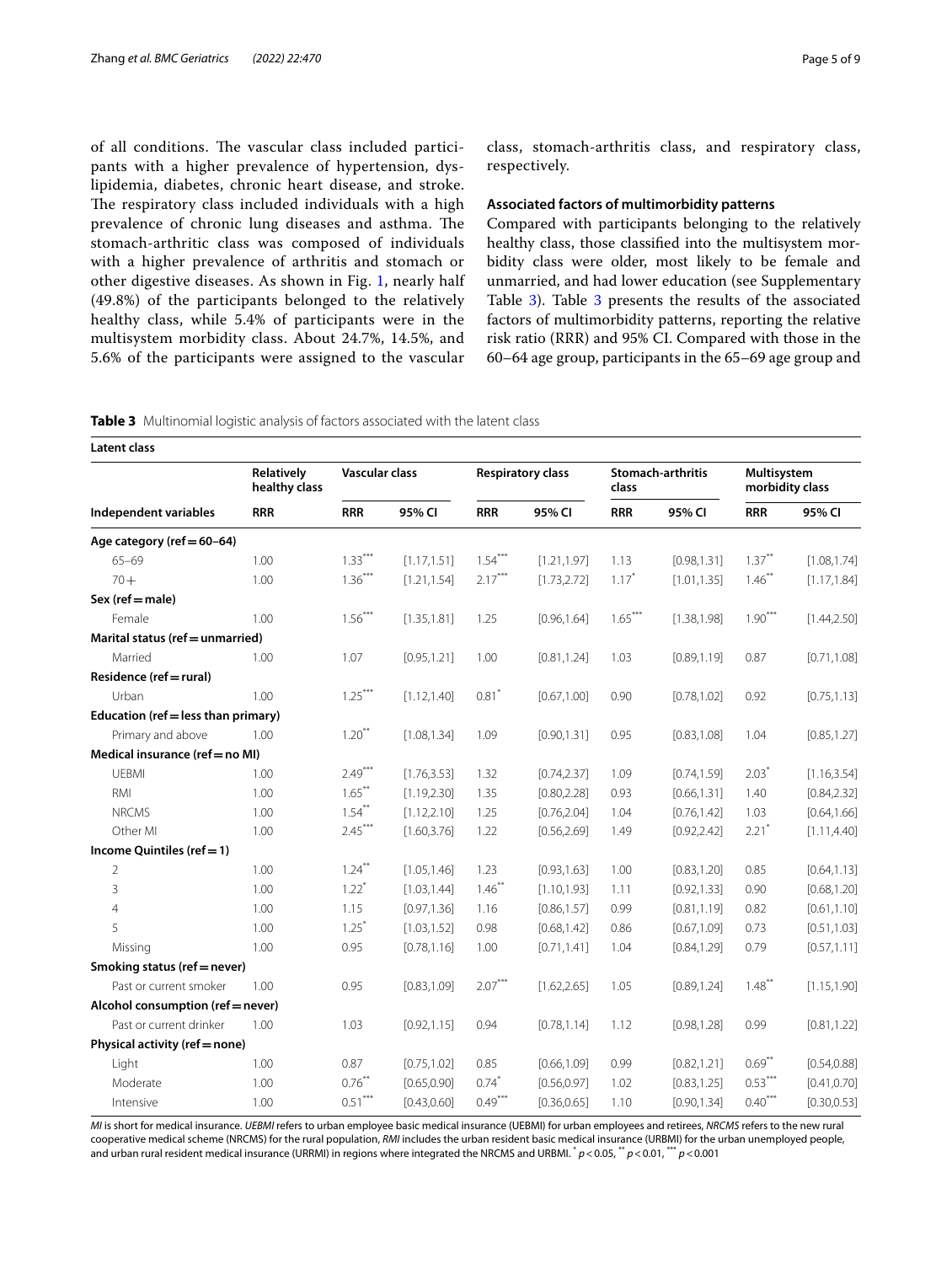

<span id="page-5-0"></span> $70 +$ age group were more likely to be classified into multisystem morbidity class  $(RRR=1.37$  and 1.46, respectively), vascular class ( $RRR = 1.33$  and 1.36, respectively), and respiratory class  $(RRR=1.54$  and 2.17, respectively). Women had a signifcantly higher probability of being in almost all multimorbidity classes (compared with the relatively healthy class), except for the respiratory class, with RRRs of 1.56 (95% CI: 1.35–1.81), 1.65 (95% CI: 1.38–1.98), and 1.90 (95% CI: 1.44–2.50) for the vascular class, stomach-arthritis class, and multisystem morbidity class, respectively.

SES factors like urban residence and higher education were positively associated with the vascular class. Those living in urban areas were 1.25 times (95% CI: 1.21–1.40) more likely to be classifed into the vascular class (compared with the relatively healthy class). Individuals with higher education (primary and above) were associated with 1.20 times (95% CI: 1.08–1.34) higher probability being in the vascular class. The relationship was further evidenced by the signifcantly higher odds of belonging to the vascular class for those with higher income levels (RRR=1.25 for the highest quintile, 95% CI: 1.03–1.52). Compared to having no insurance, all types of insurance were associated with an increased likelihood of being in the vascular class, with the highest RRRs for UEBMI (RRR=2.49, 95% CI: 1.76–3.53). In addition, the probability of being classifed into the multisystem morbidity class was 2.03 times (95% CI: 1.16–3.54) higher for those with URBMI.

Lifestyle factors were also found to be important infuencing factors. The probability of being assigned to the respiratory class increased by 2.07 times (95% CI: 1.62– 2.65) for smokers compared with those who had never smoked. Also, smokers were more likely to be in the multisystem class (RRR=1.48, 95% CI: 1.15–1.90). Physical activity decreased the probability of belonging to almost all other multimorbidity classes (compared with the relatively healthy class), except for the stomach-arthritis class. The results showed that intensive physical activity was associated with lower odds of being assigned to the vascular class, respiratory class, and multisystem morbidity class, with RRRs of 0.51 (95% CI: 0.43–0.60), 0.49 (95% CI: 0.36–0.65), and 0.40% (95% CI: 0.30–0.53), respectively. However, there were no signifcant infuences of alcohol consumption on multimorbidity patterns.

# **Discussion**

Using the latest wave of CHARLS, this study reported the prevalence of multimorbidity patterns and examined its associated factors among elderly population in China. About 65.6% of all participants had at least two chronic conditions. By applying LCA, all participants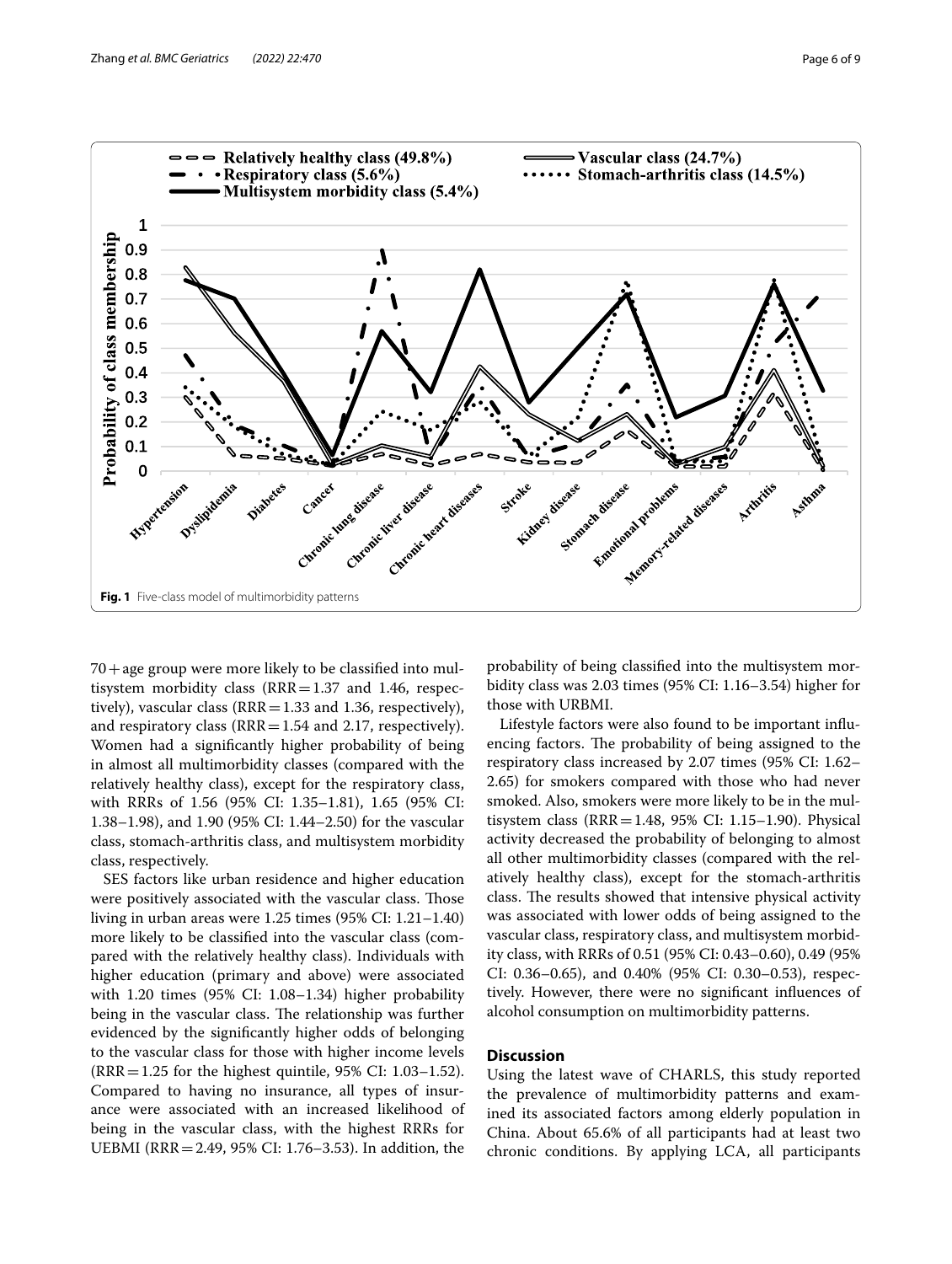were assigned to fve multimorbidity classes based on their shared disease pattern: relatively healthy, vascular, respiratory, stomach-arthritis, and multisystem morbidity. When examining the associated factors of multimorbidity patterns, we found that participants of older age and female sex were more likely to be assigned to the vascular class and multisystem morbidity class (with the relatively healthy class as reference). A positive association was shown between SES and the vascular class. Also, the probability of being assigned to the multisystem morbidity class was signifcantly higher for those with UEMI or other MI. Smokers were more likely to be in the respiratory class, and multisystem morbidity class. Physical activity was found to decrease the probability of being in the vascular class, respiratory class, and multimorbidity patterns.

Multimorbidity was highly prevalent (65.6%) among the studied population, which slightly difered from the prevalence reported in the literature [[13](#page-8-11), [27,](#page-8-25) [29](#page-8-27)], largely due to diferent age restrictions and the inclusion of chronic conditions. For instance, Chen and colleagues [[16\]](#page-8-14) reported a rate of 45.5% among urban residents aged 45 and above using data from the 2011 wave of CHARLS, and Zhao and colleagues [[27\]](#page-8-25) reported a rate of 61.9% among individuals aged 50 and older in the 2015 wave of CHARLS. Our study provided reasonable estimates of the multimorbidity rate given the increased multimorbidity with age.

Using LCA, our study further identifed fve multimorbidity patterns among older adults in China, namely, relatively healthy (49.8%), vascular (24.7%), respiratory (5.6%), stomach-arthritis (14.5%), and multisystem morbidity (5.4%). Previous studies also studied multimorbidity patterns in China but more focused on disease similarities instead of categorizing all participants into exclusive multimorbidity classes [\[30](#page-8-28), [31](#page-8-29)]. They found similar disease patterns to the present analysis, such as cardiovascular/metabolic clusters [[31](#page-8-29)]; however, they seldomly identifed the relative healthy class or multimorbidity class due to diferent focuses and cluster methods. Almost half of the participants were classifed into the relatively healthy class in the present study. This coincided with previous studies using the same method showing a large proportion of participants in the relatively healthy class, with 63.8% in Span [[12](#page-8-10)], 60.4% in Korea [[32\]](#page-8-30), 71% in England [[26\]](#page-8-24), and 24.7% in the United States [\[2](#page-8-0)]. In our analysis, 24.7% were classifed into the vascular class consisting of participants with an excess rate of cardiovascular diseases. Similarly, studies in developed countries identifed a metabolic or cardiovascular class  $[2, 12, 26, 32]$  $[2, 12, 26, 32]$  $[2, 12, 26, 32]$  $[2, 12, 26, 32]$  $[2, 12, 26, 32]$  $[2, 12, 26, 32]$  $[2, 12, 26, 32]$  $[2, 12, 26, 32]$ . The existence of a respiratory class (5.6%) characterized by the high prevalence of chronic lung disease and asthma was evident, given the shared etiology [[33\]](#page-8-31). Similar to previous studies revealing a digestive-kidney-arthritis cluster in China [[15\]](#page-8-13), our study also identifed the stomach-arthritis class, which had not been reported in previous studies in other regions. One possible reason might be that some of the existing studies did not include stomach or digestive disease in the analysis. Other explanations might be that both arthritic and digestive diseases have a high prevalence in China [[14](#page-8-12)] and the medication for arthritics (i.e., non-steroidal anti-infammatory drugs) may lead to adverse side efects for the stomach [[34](#page-8-32)]. The multisystem morbidity class was revealed in most studies, indicating that chronic diseases with diverse etiologies may also be clustered together [[4\]](#page-8-2).

Based on previous studies on the risk factors of multimorbidity, we extended the literature for multimorbidity patterns. Consistent with previous evidence [\[2](#page-8-0), [12,](#page-8-10) [26](#page-8-24), [32\]](#page-8-30), participants with an older age had higher odds of multimorbidity for all classes, which is not surprising given the deterioration of health during the natural aging process. Regarding sex diferences, there were inconsistent fndings regarding multimorbidity prevalence [[16,](#page-8-14) [17,](#page-8-15) [35](#page-8-33)], largely due to their inclusion of different chronic conditions and covariates. The sex diference could be better understood by looking at specifc multimorbidity patterns. Consistent with previous studies  $[2, 12, 32]$  $[2, 12, 32]$  $[2, 12, 32]$  $[2, 12, 32]$  $[2, 12, 32]$ , we found a higher probability of belonging to the vascular class, stomach-arthritis class, and multisystem morbidity class (compared to the relatively healthy class) for women. Similarly, previous studies also demonstrated that the prevalence of cardiovascular diseases [[36\]](#page-8-34), arthritis [[37](#page-8-35)], and multimorbidity [\[27\]](#page-8-25) was higher among women.

In contrast to previous studies in developed countries showing that people with low SES were more likely to belong to multimorbidity classes related to cardiometabolic conditions [[12](#page-8-10), [26](#page-8-24), [32](#page-8-30)], we documented a significantly higher probability of the vascular class for those with higher SES in China, including urban residence, higher education, higher income, and medical insurance. Similarly, previous studies in China found a higher prevalence of multimorbidity for urban residents than their rural counterparts [[14](#page-8-12), [35\]](#page-8-33). This could be explained by people in developing regions, including China, with high SES being able to afford the consumption of high-calorie foods and avoid physically demanding tasks [[38](#page-8-36), [39](#page-8-37)], which may lead to a high prevalence of chronic diseases such as diabetes, hypertension, and dyslipidemia among those in urban areas and with a high income. Another reason might be the limited access to healthcare resources for those in disadvantaged SES groups, and the underdiagnosis of chronic diseases [\[40,](#page-8-38) [41\]](#page-8-39).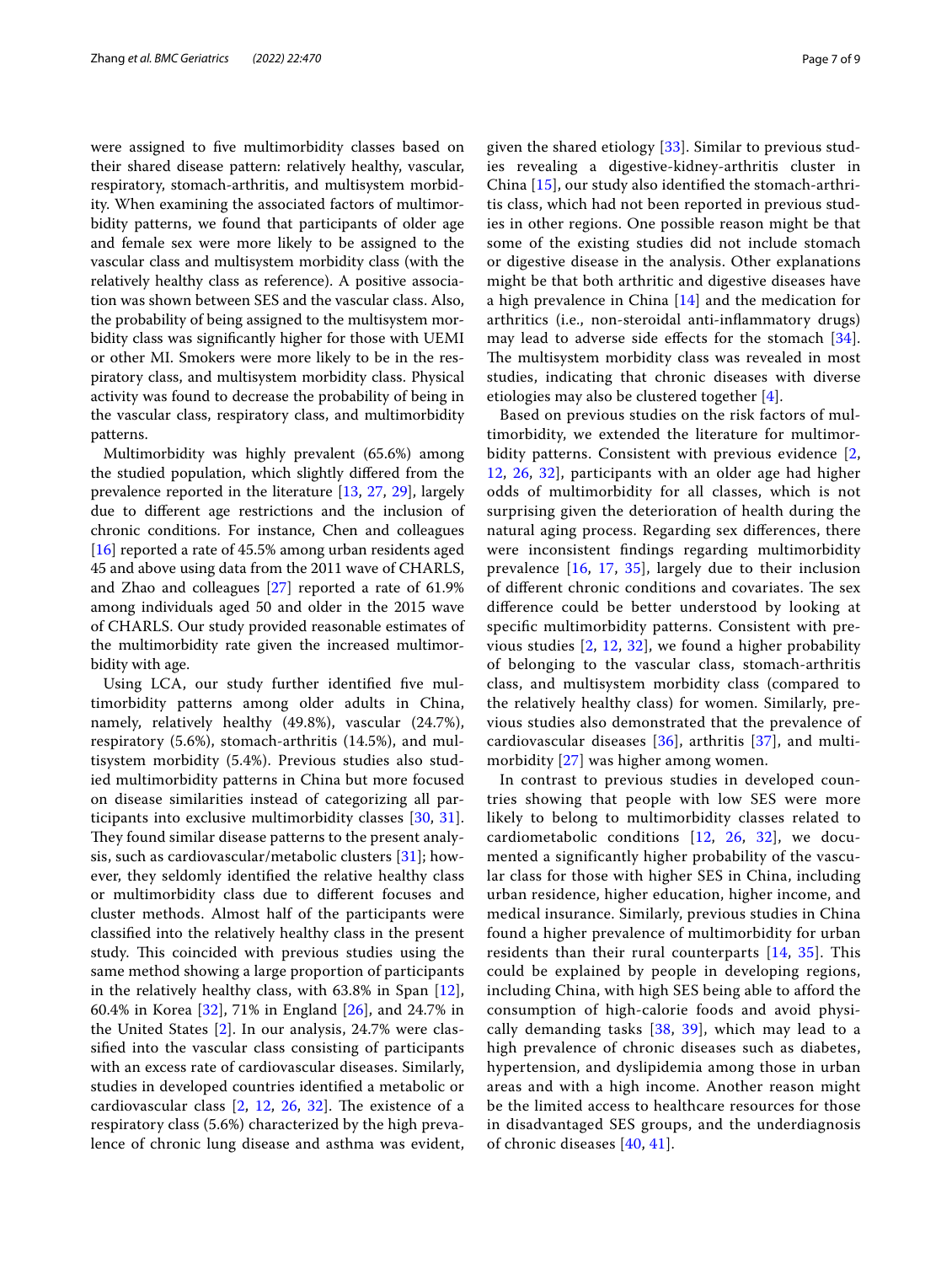In line with the existing evidence  $[26]$  $[26]$ , we revealed that smoking and a lack of physical activity were risk factors for multimorbidity. More specifcally, ever smoking was signifcantly related to the respiratory class and high multisystem morbidity class, which is plausible given the detrimental efects of smoking on the respiratory system [\[42\]](#page-8-40). People who participated in physical activity reported lower odds of being assigned to the vascular class, respiratory class, and multisystem morbidity class. This could be explained by physical activity benefitting cardiorespiratory function  $[43]$  $[43]$ . We did not find any signifcant infuences of alcohol consumption on multimorbidity patterns, given the possible health benefts of light alcohol intake [\[44](#page-8-42)].

The current study applied LCA to classify the participants into fve latent classes and analyze the associated factors of multimorbidity patterns. Nevertheless, it has several limitations. First, most of the variables are selfreported, which may cause potential bias. For example, all 14 chronic conditions come from respondent selfreporting. Therefore, the multimorbidity prevalence was underestimated, and associated factors for multimorbidity patterns should be interpreted with caution regarding the problem of underdiagnosis. Second, the cross-sectional design of the current study made it impossible to draw confident causal conclusions. Third, other potentially infuential factors such as the nutrition status were not involved due to the limitations of the secondary dataset. Our strengths include the provision of the recent picture of multimorbidity picture based on the latest data from a nationally representative survey in China, which could be generalized to the whole country, and more importantly, the examination of risk factors for diferent multimorbidity classes, which has great implications for both health policy and clinical practice.

# **Conclusion**

In conclusion, using nationally representative data of older adults in China, we revealed a multimorbidity rate of 65.6%. LCA analysis showed that different conditions clustered together in a predictable pattern and identified five multimorbidity classes: relatively healthy, vascular, respiratory, stomach-arthritis, and multisystem morbidity. Older age, female sex, high SES, smoking, and no physical activity were risk factors for certain multimorbidity patterns. The findings have significant policy and clinical implications concerning the choice of prevention interventions and treatment strategies to target a multimorbidity pattern instead of a single condition.

# **Supplementary Information**

The online version contains supplementary material available at [https://doi.](https://doi.org/10.1186/s12877-022-03154-9) [org/10.1186/s12877-022-03154-9](https://doi.org/10.1186/s12877-022-03154-9).

<span id="page-7-1"></span>**Additional fle 1: Supplementary Figure 1.** Flow chart of sample selection. **Supplementary Table 1.** Characteristics of participants in the regression analyses by latent class membership A Comparison of the ft statistics of models of latent class analysis. **Supplementary Table 2.** Item response probability from the fve-class model. **Supplementary Table 3.** Characteristics of participants in the regression analyses by latent class membership.

#### **Acknowledgements**

We appreciate the grant support from the National Health Commission of the People's Republic of China (Grant code: FZS2018-05) and the National Natural Science Foundation of China (Grant code: 71704006).

#### **Authors' contribution**

Study design and supervision: XZ, YW. Data acquisition: QZ, XZ. Data analysis and interpretation: QZ, XZ. Drafting of the manuscript: QZ, XZ, XH. Critical revision of the manuscript: XZ, YW. All authors read and approved the fnal manuscript.

## **Funding**

This study was supported by the National Health Commission of the People's Republic of China (Grant code: FZS2018-05) and National Natural Science Foundation (Grant code: 71704006).

### **Availability of data and materials**

The data used in this study are released data by CHARLS for public use. Permissions were acquired to access the data used in our research, which were granted by CHARLS team. The raw data is available on website [\(http://charls.](http://charls.pku.edu.cn/en) [pku.edu.cn/en\)](http://charls.pku.edu.cn/en).

## **Declarations**

#### **Ethics approval and consent to participate**

The CHARLS surveys were approved by the Ethical Review Committee of Peking University. All participants provided written informed consent. Study was carried out in accordance with ethical guidelines of Peking University.

## **Consent for publication**

Not applicable.

## **Competing interests**

All the authors have no fnancial or any other kind of personal conficts with this manuscript. Dr Yue Wang has received the grant from the National Health Commission of the People's Republic of China (Grant code: FZS2018-05). Dr Xinyi Zhao has received the grant from the National Natural Science Foundation of China (Grant code: 71704006). The funding agencies had no direct role in the conduct of the study; the collection, management, analyses, or interpretation of the data; or preparation or approval of the manuscript.

#### **Author details**

<sup>1</sup> National School of Development, Peking University, No.5 Yiheyuan Road, Beijing 100872, China. <sup>2</sup> School of Health Humanities, Peking University, No. 38 Xueyuan Road, Beijing 100191, China.

Received: 28 January 2022 Accepted: 20 May 2022 Published online: 01 June 2022

## **References**

<span id="page-7-0"></span>1. van den Akker M, Buntinx F, Knottnerus JA. Comorbidity or multimorbidity: what's in a name? A review of literature. Eur J Gen Pract. 1996;2(2):65–70.